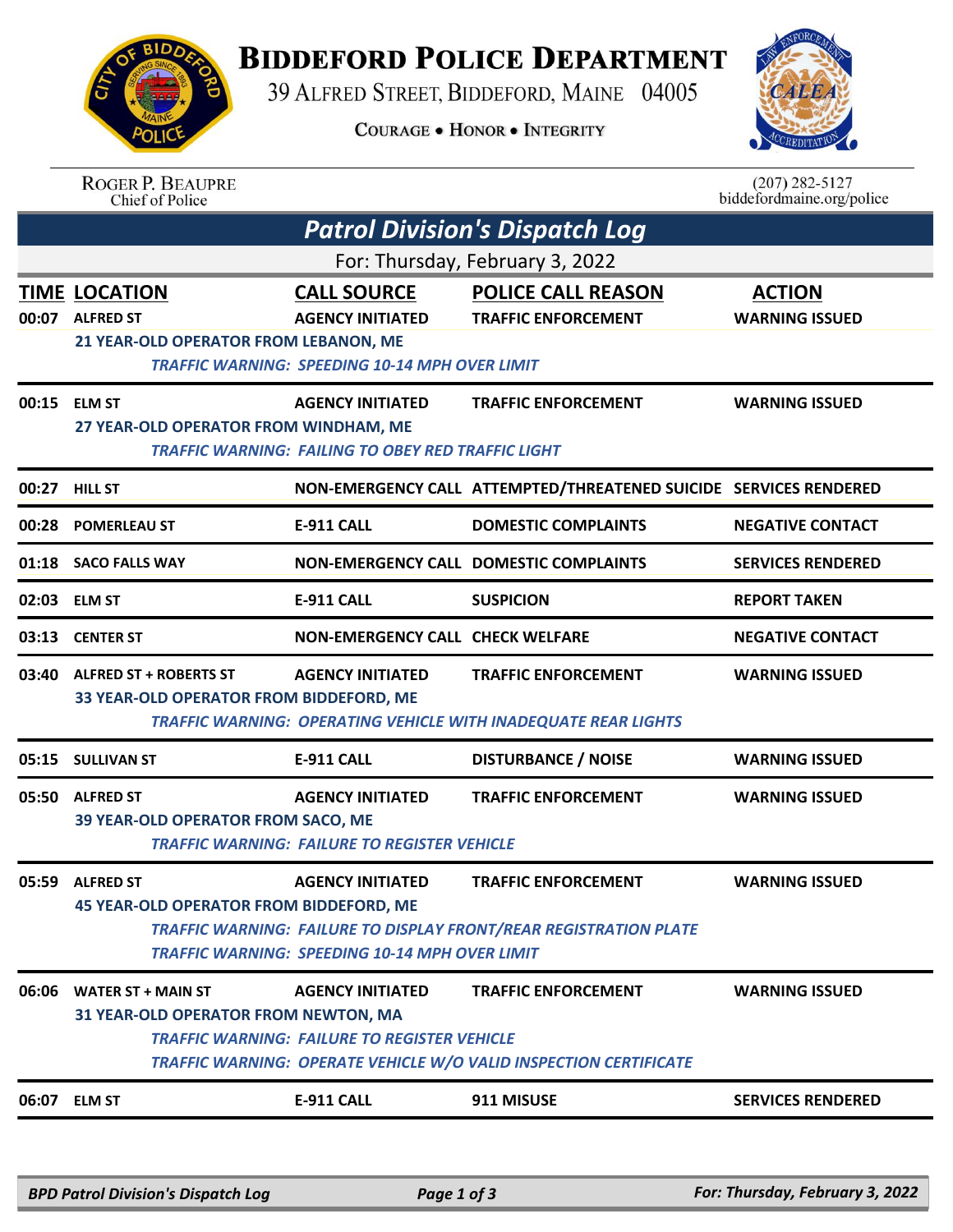| <b>TIME LOCATION</b><br>06:14 HILL ST + MAIN ST<br>53 YEAR-OLD OPERATOR FROM SACO, ME | <b>CALL SOURCE</b><br><b>AGENCY INITIATED</b><br><b>TRAFFIC WARNING: SPEEDING 1-9 MPH OVER LIMIT</b> | <b>POLICE CALL REASON</b><br><b>TRAFFIC ENFORCEMENT</b>                                                                      | <b>ACTION</b><br><b>WARNING ISSUED</b> |
|---------------------------------------------------------------------------------------|------------------------------------------------------------------------------------------------------|------------------------------------------------------------------------------------------------------------------------------|----------------------------------------|
| 06:48 ANDREWS RD                                                                      | NON-EMERGENCY CALL ASSAULT                                                                           |                                                                                                                              | <b>REPORT TAKEN</b>                    |
| 07:02 ADAMS ST                                                                        | NON-EMERGENCY CALL PARKING COMPLAINT                                                                 |                                                                                                                              | <b>VEHICLE TOWED</b>                   |
| 07:21 MEDICAL CENTER DR                                                               | <b>RADIO</b>                                                                                         | <b>OUT FOR FOLLOW UP</b>                                                                                                     | <b>SERVICES RENDERED</b>               |
| 07:51 MAIN ST + ELM ST                                                                | <b>RADIO</b>                                                                                         | <b>TRAFFIC LIGHT MALFUNCTION</b>                                                                                             | <b>SERVICES RENDERED</b>               |
| 09:05 WEST CUTTS ST                                                                   | <b>AGENCY INITIATED</b>                                                                              | <b>ANIMAL COMPLAINT</b>                                                                                                      | <b>REPORT TAKEN</b>                    |
| 09:14 WEST ST + GUINEA RD<br>22 YEAR-OLD OPERATOR FROM NORTH WATERBORO, ME            | <b>AGENCY INITIATED</b><br><b>TRAFFIC CITATION: FAILURE TO REGISTER VEHICLE</b>                      | <b>TRAFFIC ENFORCEMENT</b><br>TRAFFIC WARNING: OPERATE VEHICLE W/O VALID INSPECTION CERTIFICATE                              | <b>VSAC ISSUED</b>                     |
| 09:16 ELM ST<br><b>CHARGE: OPERATE VEHICLE WITHOUT LICENSE</b>                        | E-911 CALL                                                                                           | <b>ASSIST: VEHICLE CRASH - FIRE / EMS STATE FORM TAKEN</b><br>DEFENDANT: KEVIN N CHAPIN  AGE: 32  RESIDENT OF: KENNEBUNK, ME |                                        |
| 09:57 CENTER ST                                                                       | NON-EMERGENCY CALL MESSAGE DELIVERY                                                                  |                                                                                                                              | <b>NEGATIVE CONTACT</b>                |
| 10:14 MEDICAL CENTER DR                                                               | <b>AGENCY INITIATED</b>                                                                              | <b>OUT FOR FOLLOW UP</b>                                                                                                     | <b>SERVICES RENDERED</b>               |
| 10:34 ALFRED ST                                                                       | <b>WALK-IN AT STATION</b>                                                                            | <b>PAPERWORK</b>                                                                                                             | <b>SERVICES RENDERED</b>               |
| 10:40 HILL ST + BIRCH ST                                                              | <b>AGENCY INITIATED</b>                                                                              | <b>TRAFFIC ENFORCEMENT</b>                                                                                                   | <b>WARNING ISSUED</b>                  |
| 10:54 PRECOURT ST + BAKERS WAY                                                        |                                                                                                      | NON-EMERGENCY CALL ATTEMPTED/THREATENED SUICIDE TRANSPORT TO HOSPITAL                                                        |                                        |
| 10:57 ANDREWS RD                                                                      | E-911 CALL                                                                                           | 911 MISUSE                                                                                                                   | <b>NO ACTION REQUIRED</b>              |
| 11:18 ELM ST                                                                          | E-911 CALL                                                                                           | <b>VEHICLE CRASH - POLICE ONLY</b>                                                                                           | <b>STATE FORM TAKEN</b>                |
| 11:43 ELM ST + ALFRED ST                                                              | <b>NON-EMERGENCY CALL BOLO</b>                                                                       |                                                                                                                              | <b>NEGATIVE CONTACT</b>                |
| 11:59 WENTWORTH ST                                                                    | NON-EMERGENCY CALL DISTURBANCE / NOISE                                                               |                                                                                                                              | <b>UNFOUNDED</b>                       |
| 12:14 ELM ST                                                                          | <b>AGENCY INITIATED</b>                                                                              | <b>OUT FOR FOLLOW UP</b>                                                                                                     | <b>SERVICES RENDERED</b>               |
| 12:27 ALFRED ST                                                                       | <b>OTHER</b>                                                                                         | <b>DRUG BOX</b>                                                                                                              | <b>SERVICES RENDERED</b>               |
| 12:49 SULLIVAN ST                                                                     | <b>OTHER</b>                                                                                         | <b>CHECK WELFARE</b>                                                                                                         | <b>NEGATIVE CONTACT</b>                |
| 13:37 ADAMS ST                                                                        | NON-EMERGENCY CALL CIVIL COMPLAINT                                                                   |                                                                                                                              | <b>CIVIL COMPLAINT</b>                 |
| 14:19 INDUSTRIAL PARK RD, SACO, ME AGENCY INITIATED                                   |                                                                                                      | <b>PAPERWORK</b>                                                                                                             | <b>SERVICES RENDERED</b>               |
| 14:26 SULLIVAN ST                                                                     | NON-EMERGENCY CALL ASSAULT                                                                           |                                                                                                                              | <b>REPORT TAKEN</b>                    |
| 15:03 ALFRED ST + EDWARDS AVE                                                         | <b>E-911 CALL</b>                                                                                    | <b>CHECK WELFARE</b>                                                                                                         | <b>GONE ON ARRIVAL</b>                 |
| 15:10 ALFRED ST                                                                       | <b>E-911 CALL</b>                                                                                    | <b>VEHICLE CRASH - POLICE ONLY</b>                                                                                           | <b>FIELD INTERVIEW</b>                 |